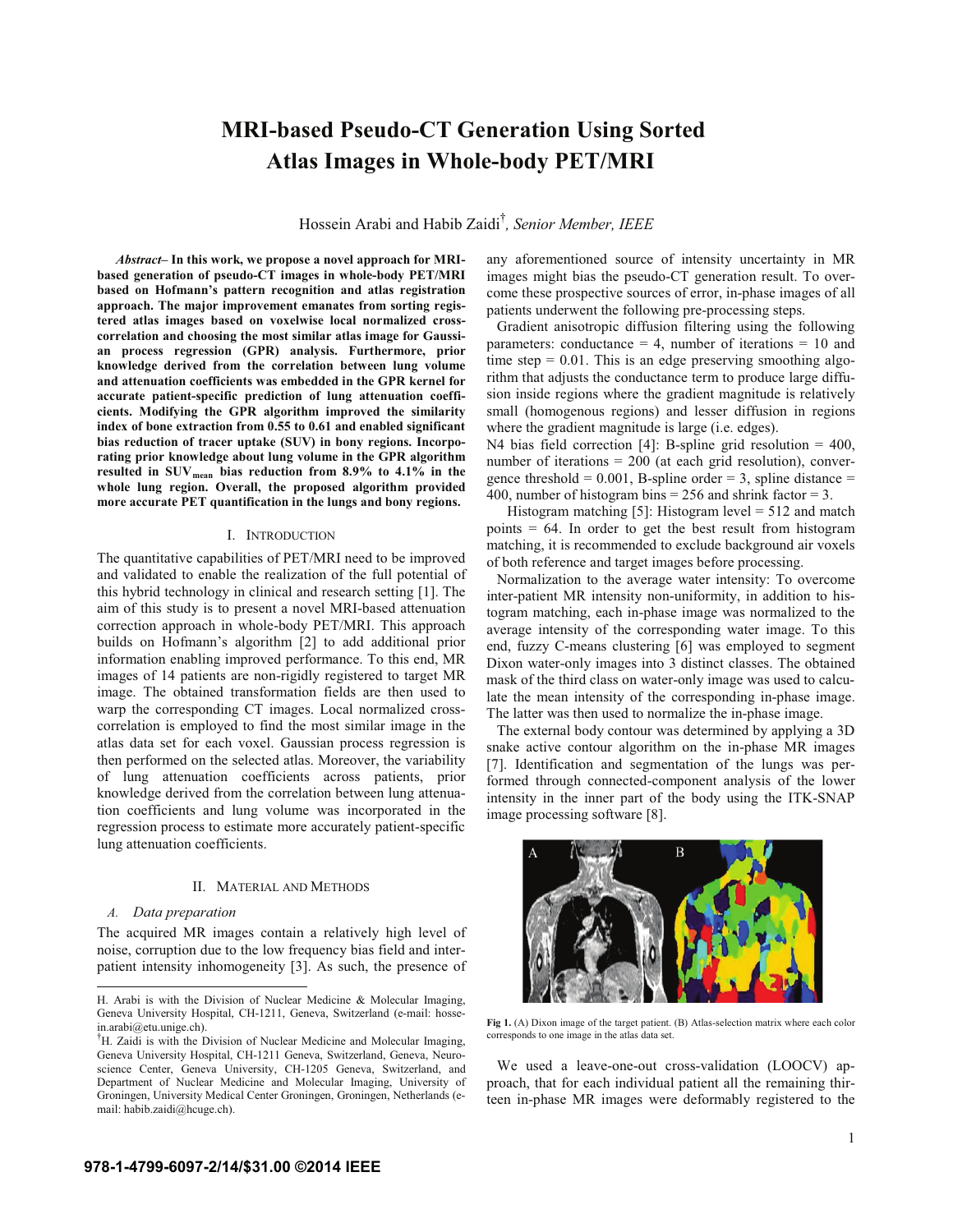target image using the Elastix package [9]. The alignment was performed by employing a combination of rigid registration based on maximum mutual information and non-rigid registration as described previously [10].



**Fig.2.** Correlation between lung volume and lung attenuation coefficients.

# *B. Gaussian Regression Process*

Hofmann's approach [2] uses the Gaussian covariance kernel function where *W* is a weighing factor for patches defined on MR images  $(P_{MR})$ , *X* is the voxel position and  $P_{seg}$  is the patch from 5-class segmented MRI.

$$
K(d_i, d_j) = \exp\left(\frac{-\left\|w(P_{MR,i}) - w(P_{MR,j})\right\|^2}{2\sigma_{MR,patch}^2}\right) \times \exp\left(\frac{-\left\|x_i - x_j\right\|^2}{2\sigma_{pos}^2}\right) \times \exp\left(\frac{-\left\|w(P_{seg,i}) - w(P_{seg,j})\right\|^2}{2\sigma_{seg,patch}^2}\right) \tag{1}
$$

In the proposed approach, the Gaussian kernel (Eq. 1) is divided into two separate kernels, one for non-lung tissues (Eq. 2) and one for lung tissues (Eq. 5). In the non-lung kernel, instead of rectangular patches on MR ( $P<sub>MR</sub>$ ) and segmented MR ( $P_{seg}$ ), only the voxel value ( $MR_C$ ) in the clustered MR image obtained by K-mean + Markov random field is used, while the term related to the position remains intact.

$$
K_{non-lung}(b_i, b_j) = \exp\left(\frac{-\left\|MR_{c,i} - MR_{c,j}\right\|^2}{2\sigma_{MR,cluster}^2}\right) \times \exp\left(\frac{-\left\|x_i - x_j\right\|^2}{2\sigma_{pos}^2}\right) \tag{2}
$$

In the next step, all the registered MR images are compared voxelwise to the target MR image using local normalized cross correlation algorithm (Eq. 3). Since this algorithm is markedly sensitive to noise when it comes to voxel level, the k-nearest neighbour criterion (Eq. 4) was utilized to determine the most similar atlas to that voxel of the target image. The result is called atlas-selection matrix *R(x)* (Fig. 1), where each color corresponds to a single image in the atlas data set. Subsequently, the learning process and pseudo-CT generation (Eq. 2) is performed through most similar image in atlas data set for each voxel.

$$
LNCC_v = \frac{\langle im_{Jre}f \rangle_v}{\sigma(\langle m \rangle_v, \sigma(\langle ref \rangle_v))} \tag{3}
$$
\n
$$
\langle Im, Iref \rangle_v = (K_G \otimes Im. Iref) - ((K_G \otimes Im). (K_G \otimes Iref))
$$
\n
$$
\sigma(\langle m \rangle_v = \sqrt{(K_G \otimes Im^2) - (K_G \otimes Im)^2} \times G = \mathcal{N}(\mu, \sigma^2) \times R(x) = |\{i : \sum_k LNCC_i > \sum_k LNCC_j\}| \tag{4}
$$

It was noticed that there is a correlation between lung volume and its attenuation coefficient (Fig. 2). In this light, the term considering the volume of lung (*V*) was embedded in Gaussian process regression to estimate the lung attenuation coefficient more accurate and patient-specific.

$$
K_{lung}(l_i, l_j) = \exp\left(\frac{-\left\|M_{c,i} - MR_{c,j}\right\|^2}{2\sigma_{MR,cluster}^2}\right) \times \exp\left(\frac{-\left\|V_i - V_j\right\|^2}{2\sigma_{Lung\,volume}^2}\right) \tag{5}
$$

# *C. Quantitative evaluation*

The quantitative accuracy of the proposed approach was assessed using 14 clinical studies of patients, who underwent whole body <sup>18</sup>F-FDG PET/MR and PET/CT for staging of head and neck malignancies. PET images were reconstructed using the e7 tool (Siemens Healthcare, Knoxville, TN) using attenuation weighted, ordered subset-expectation maximization (AW-OSEM) iterative reconstruction algorithm using default parameters (4 iterations, 8 subsets, and a postprocessing Gaussian kernel with a FWHM of 5 mm) adopted on the multimodality workstation (Siemens Healthcare, Hoffman Estates, IL, USA). Image reconstruction was performed four times for each clinical study: PET images corrected for attenuation using CT (PET-CTAC) used as reference, using the 3-class attenuation map (PET-MRAC3c) [11] obtained from the Ingenuity TF PET/MR scanner (Philips Healthcare) [12], using the pseudo-CT generated by Hofmann's approach (PET-HofmannAC) [2] and our proposed SAP (sorted atlas selection) approach (PET-SAPAC). A nuclear medicine physician drew manually the VOIs on regions of normal physiologic uptake, six regions in the lungs, liver, spleen, cerebellum, 2 bony structures (cervical vertebrae 6 and dorsal vertebrae 5), aorta, and malignant lesions. The differences between the attenuation correction techniques were quantified in terms of change in the standard uptake value (SUV). The SUVs were calculated by dividing the activity concentration in each VOI by the injected activity divided by body weight.

The assessment of the accuracy and robustness of extracted bones using the proposed (SAP) and Hofmann's approaches was performed through comparison with the bone segmented from the corresponding CT images. Bone segmentation was performed by applying a threshold of 180 HUs on the generated pseudo-CT and corresponding CT images. The validation of bone segmentation is reported using five volume/distancebased metrics: Dice similarity (DSC) [13], relative volume difference (RVD), Jaccard similarity (JC), sensitivity (S) and mean absolute surface distance (MASD).

$$
DSC(A, M) = \frac{2|A \cap M|}{|A| + |M|}
$$
  
\n
$$
IC(A, M) = \frac{|A \cap M|}{|A \cup M|}
$$
  
\n
$$
MASD(A, M) = \frac{d_{ave}(S_A, A_M) + d_{ave}(A_M, S_A)}{2}
$$
  
\n
$$
RVD(A, M) = 100 \times \frac{|A| - |M|}{|M|}
$$

where *A* is the bone segmented from the reference CT image and *M* denotes the extracted bone from the pseudo-CT attenuation maps.  $D_{ave}(S_A, S_M)$  is the average direct surface distance from all points on the CT bone surface  $S_A$  and to the pseudo-CT bone surface  $S_M$ .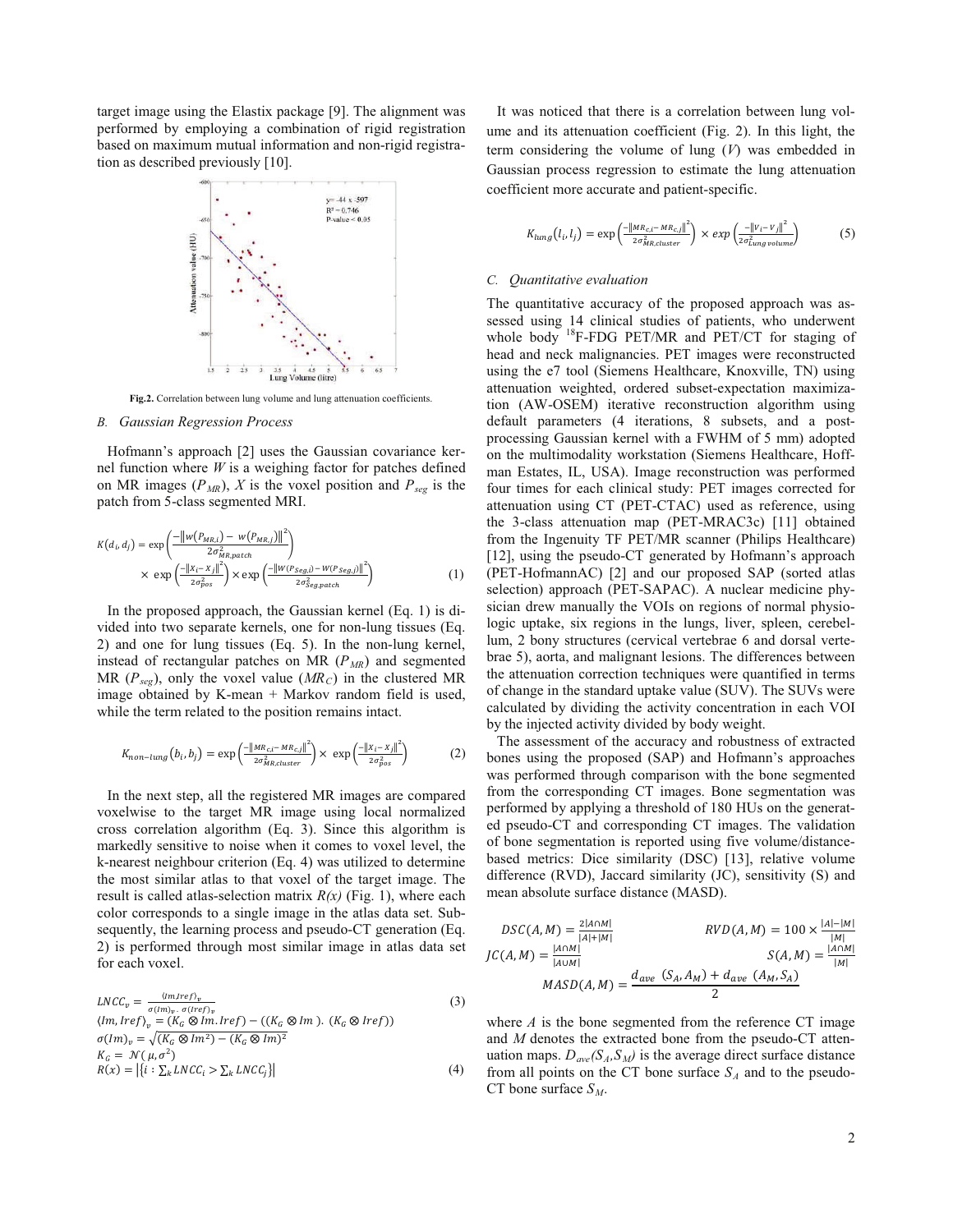The accuracy of the predicted lung attenuation coefficient was evaluated by calculating the average lung attenuation coefficient on the obtained pseudo-CT images using a lung mask and comparing it with the corresponding CT images for each individual patient. Shapiro-Wilk test was used to examine the null hypothesis that the estimates follow a normally distributed population and the obtained results were considered statistically significant if the p-value was less than 0.05.



**Fig.3.** A: Corresponding CT image. B: Target MR image. C: Pseudo-CT Hofmann approach D: Pseudo-CT obtained from SAP approach.

# III. RESULTS

Fig. 3 depicts the pseudo-CT images generated using Hofmann's and our proposed approach. The mean similarity index calculated for extracted bone on the basis of 14 patients is  $0.58\pm0.09$  and  $0.65\pm0.07$ , respectively (table 1). The representative extracted bone slices from Hofmann's approach pseudo CT and the new proposed method is illustrated in Fig. 4 along with reference CT image and distance error map. This improvement is due to the sorting the registered atlas data set based on local normalized cross-correlation that resulted in more patient specific pseudo-CT. Incorporating the prior knowledge of the lung volume in the regression process rendered the estimated attenuation coefficients of the lungs for each patient closer to the reference (CT) (Fig. 5). It can be concluded that the proposed method is more accurate than averaging lung attenuation values over the whole atlas data set. The more accurate SUV<sub>mean</sub> estimates demonstrate the improvement of attenuation map in bony regions and cerebellum and patient-specific derivation of lung attenuation coefficients with considerable lower standard deviation (Fig. 6). The mean SUV bias in the whole lung region decreased from 8.9% to 4.1%.

**Table 1.** Comparison of validation measures (mean±SD), Dice similarity (DSC), relative volume distance (RVD), Jaccard similarity (JC), Sensitivity (S) and mean absolute surface distance (MASD) between the bone extracted from Hofmann's and proposed attenuation maps.

|               | Hofmann          | <b>SAP</b>       |
|---------------|------------------|------------------|
| DSC.          | $0.58 \pm 0.09$  | $0.65 \pm 0.07$  |
| $RVD$ $(\% )$ | $-36.6 \pm 10.0$ | $-30.7 \pm 09.1$ |
| JС            | $0.35 \pm 0.06$  | $0.41 \pm 0.05$  |
|               | $0.40 \pm 0.15$  | $0.48 \pm 0.12$  |
| MASD (mm)     | $6.92 \pm 3.1$   | $4.81 \pm 2.6$   |



**Fig 4.** Representative slice of bone segmentation from MR image. A) Binary image of segmented bone from CT image B) segmented bone obtain from Hofmann pseudo-CT generation algorithm C) Segmented bone utilizing the new method D) Distance error map calculated from comparison of Hofmann pseudo-CT and E) new approach with the reference bone segmented on the CT image.



**Fig. 5.** 14 patients lung attenuation coefficients obtained using the new approach (SAP) compared to Hofmann's approach and the reference (CT).

# IV. CONCLUSION

We proposed a new whole-body pseudo-CT generation approach exploiting the concept of co-registered atlas and pattern recognition. The SAP technique improved bone extraction leading to more accurate SUV estimation, particularly in bony structures and lung regions even in the presence of malignant abnormalities. Future work will focus on further improvement of bone extraction accuracy through optimization of atlas fusion and reduction of the computational time needed for atlas registration through alignment of multiple atlas images using a single registration to render the technique practical for clinical usage.

#### V. ACKNOWLEDGMENTS

This work was supported by the Swiss National Science Foundation under grant SNSF 31003A-149957.